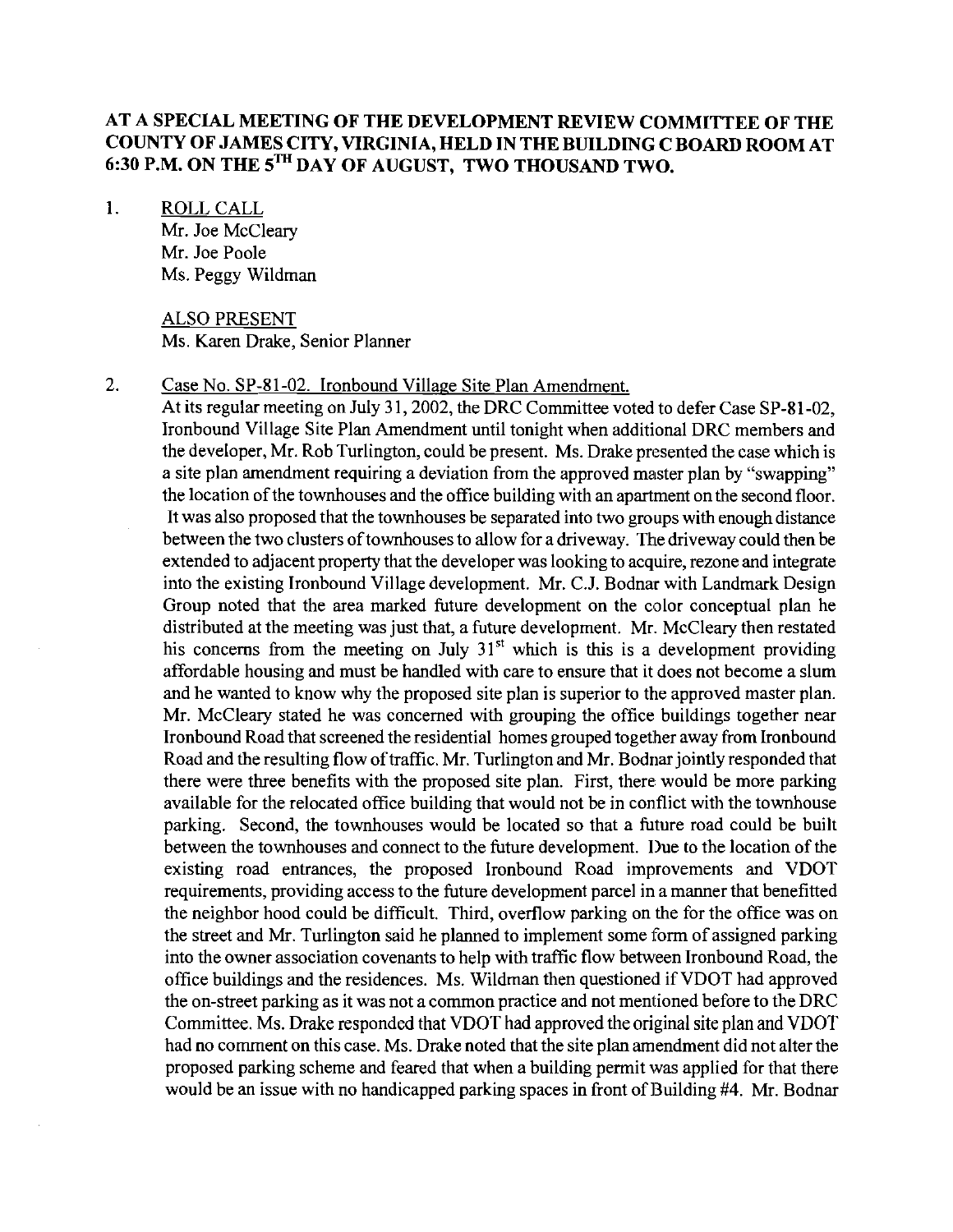said that one additional handicap parking space could be striped in front of Building #4 and that the sidewalk was at an acceptable grade to meet ADA requirements. As time was of essence, Mr. Poole noted that he saw no major difference in the footprints of Building 2A and Building 4 and he could support the deviation from the master plan and had no further questions for Mr. Turlingtion. Mr. McCleary stated he was concerned that a future road connection to Magazine Road could become a "rat **run"** and a sidewalk would be the preferred connection. Mr. McCleary questioned who would be leasing Building #4 as he was concerned about Building #4 becoming a hangout. Mr. Turlington replied that he had preleased the building to a CPA firm and a beauty salon was a prospective client. Mr. Turlington also stated that he would be moving his offices to Ironbound Village. There being no further questions, Mr. McCleary recommended approving the deviation from the approved master plan with the additional handicap parking space located in front of Building #4. Ms. Wildman seconded the motion and the deviation from the approved master plan with the one additional handicapped parking space in front of Building #4 was approved by a vote of 3-0.

#### 3. Adiournrnent

There being no further business, the August 5, 2002, Development Review Committee meeting adjourned at approximately **6:55** p.m.

O. Marvin Sowers, Jr., Secretary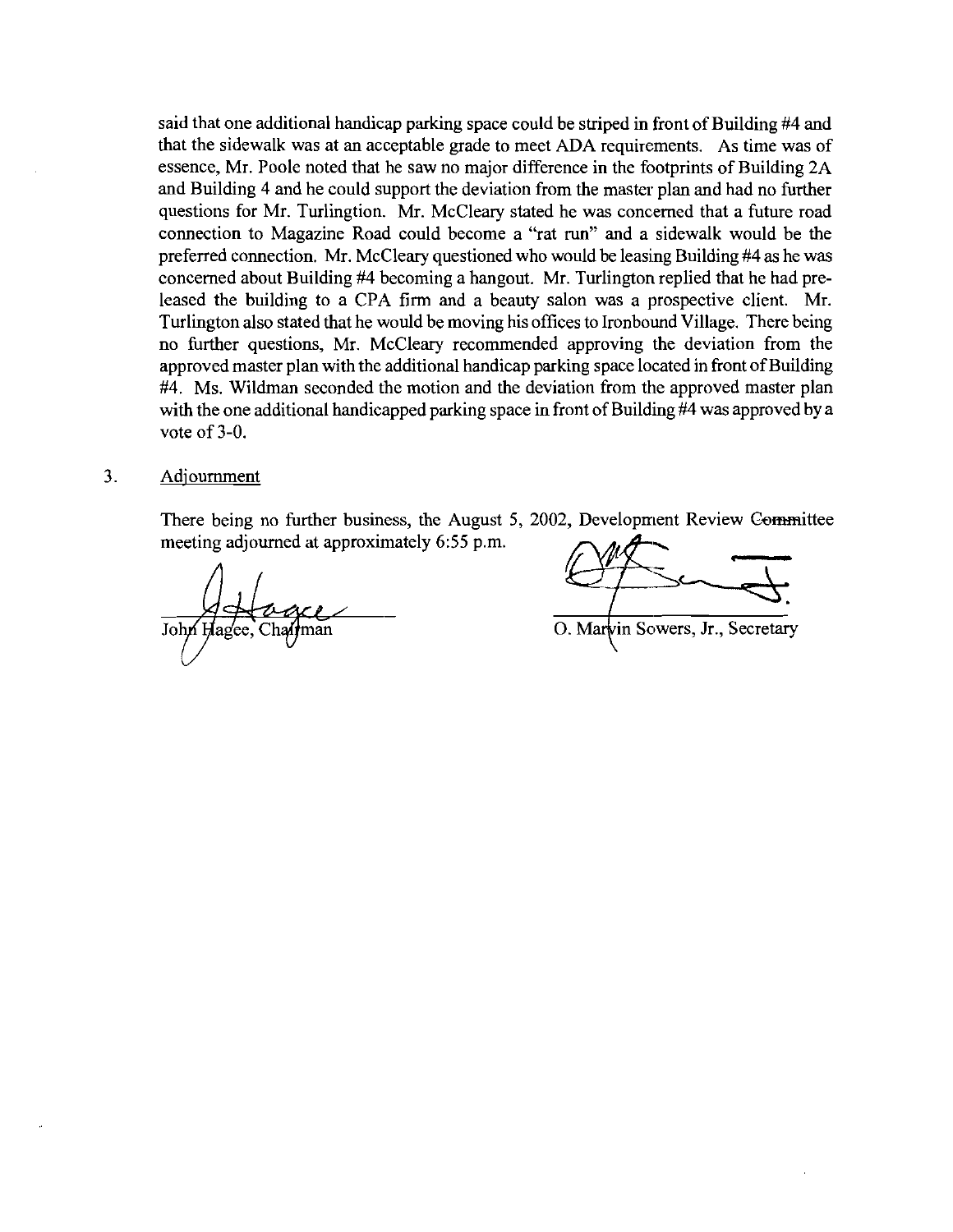Summary Facts:

| Applicant:<br><b>Land Owner:</b>                      | Mr. C.J. Bodnar, Landmark Design Group<br>Faith Fellowship Assembly of God                      |                                                                        |
|-------------------------------------------------------|-------------------------------------------------------------------------------------------------|------------------------------------------------------------------------|
| <b>Proposed Use:</b>                                  | people                                                                                          | Phase I which is a $\pm 5,000$ square foot church that seats $\pm 174$ |
| Location:                                             | School House Lane                                                                               |                                                                        |
| <b>Tax Map/Parcel:</b>                                | Adjacent to the Stonehouse Elementary School<br>$(12-2)(1-22)$                                  |                                                                        |
| <b>Primary Service Area:</b><br><b>Parcel Size:</b>   | Inside<br>8 Acres                                                                               |                                                                        |
| <b>Existing Zoning:</b><br><b>Comprehensive Plan:</b> | <b>B-1, Limited Business</b><br>Low Density Residential                                         |                                                                        |
| <b>Reason for DRC review:</b>                         | No conceptual plan was submitted of the proposed development<br>and two entrances are proposed. |                                                                        |
| <b>Staff Contact:</b>                                 | Karen Drake                                                                                     | Phone: 253-6685                                                        |

# Staff Recommendation:

The proposed Faith Fellowship Assembly of God is located on Schoolhouse Lane that is currently being reviewed by VDOT for acceptance into the State's public road system. While preliminary approval can be issued at this time, final approval of this site plan cannot be issued until Schoolhouse Lane is accepted into the VDOT system and the right-of-way dedicated. Upon right-of-way dedication, any utility easements can be located in the VDOT right-of-way or in a JCSA dedicated easement.

Two entrances are proposed to the church, thus requiring DRC review and approval. In the attached letter from the applicant dated August 8, 2002, the applicant comments that the two entrances will provide a better parking lot traftic circulation for the church. Staff understands this explanation and the symmetry provided to the site. However, a sidewalk is required for this development which is not incorporated into the site design. Staff strongly recommends expanding the front landscaping set-back to accommodate the required sidewalk and revising the site layout so the building is situated further back on the site.

Otherwise, staff recommends preliminary approval be issued for the Faith Fellowship Assembly of God site plan contingent on all agency review comments being addressed.

Karen-Brake Senior Planner

Attachments:

- 1.) Site Plan (separate)
- 2.) Agency Review Comments
- 3.) Letter from the applicant dated August 8, 2002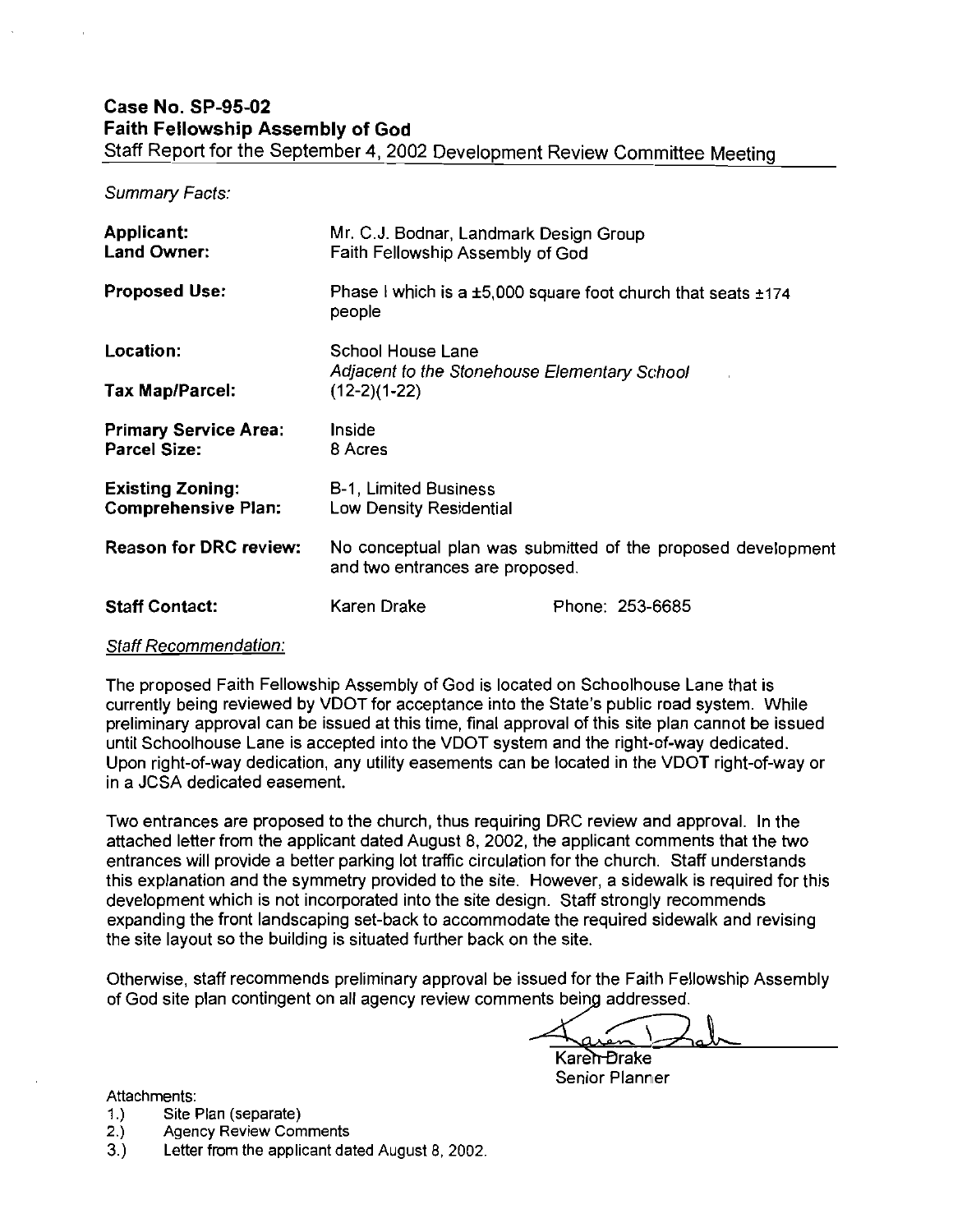# Agency Review Comments for SP-95-02 Faith Fellowship Assembly of God

Plannins:

- 1. Schoolhouse Lane must be dedicated into the Virginia Department of Transportation public road system and the right-of-way noted on the site plans prior to final approval being issued for this project.
- 2. Sidewalks are required for this development and built to VDOT standards and located within the VDOT right-of-way when they are to be publicly maintained. Please show the location of the sidewalk, the sidewalk construction specifications and the relocation of the landscaping as necessary. Staff strongly recommends increasing the front landscaping setback to accommodate the sidewalk and shift the building site design back towards the rear of the lot.
- 3. Note the centerline of Schoolhouse Lane on the plans.
- 4. Note the front, side and rear building setback lines on the site plan.
- 5. Lighting:
	- a. On sheet F-1, in accordance with Section 24-57 (c) (2) please add a general note stating that "No lighting fixture shall exceed a height of 30 feet."
	- b. The Police Department questioned what safety precautions were planned for the rear of the building/site as not much of this area is lighted until Phase II of the church is constructed and the rear parking lot is lighted.
- 6. Landscaping:
	- a. The size of Viburnum at the time planting is required to be at least 22". Please adjust the Plant Schedule accordingly.
	- b. Staff questions why the HVAC system is located adjacent to the sidewalk and visible from the parking lot. Staff recommends adjusting the location of the HVAC system and screen both sides of the HVAC system with landscaping which has been done on the opposite side of the building.

# County Engineer:

1. Please shade or hatch the highly erodible soils per the Chesapeake Bay Ordinance.

# Environmental:

1. Please refer to the attached memorandum dated August 27, 2002

# Fire Department:

1. The plans, as submitted, are acceptable.

# Health Department:

1. The plans, as submitted, are acceptable.

# **JCSA:**

1. Comments will be forwarded when available

# VDOT:

1. Please refer to the attached memorandum dated, April 6, 2002.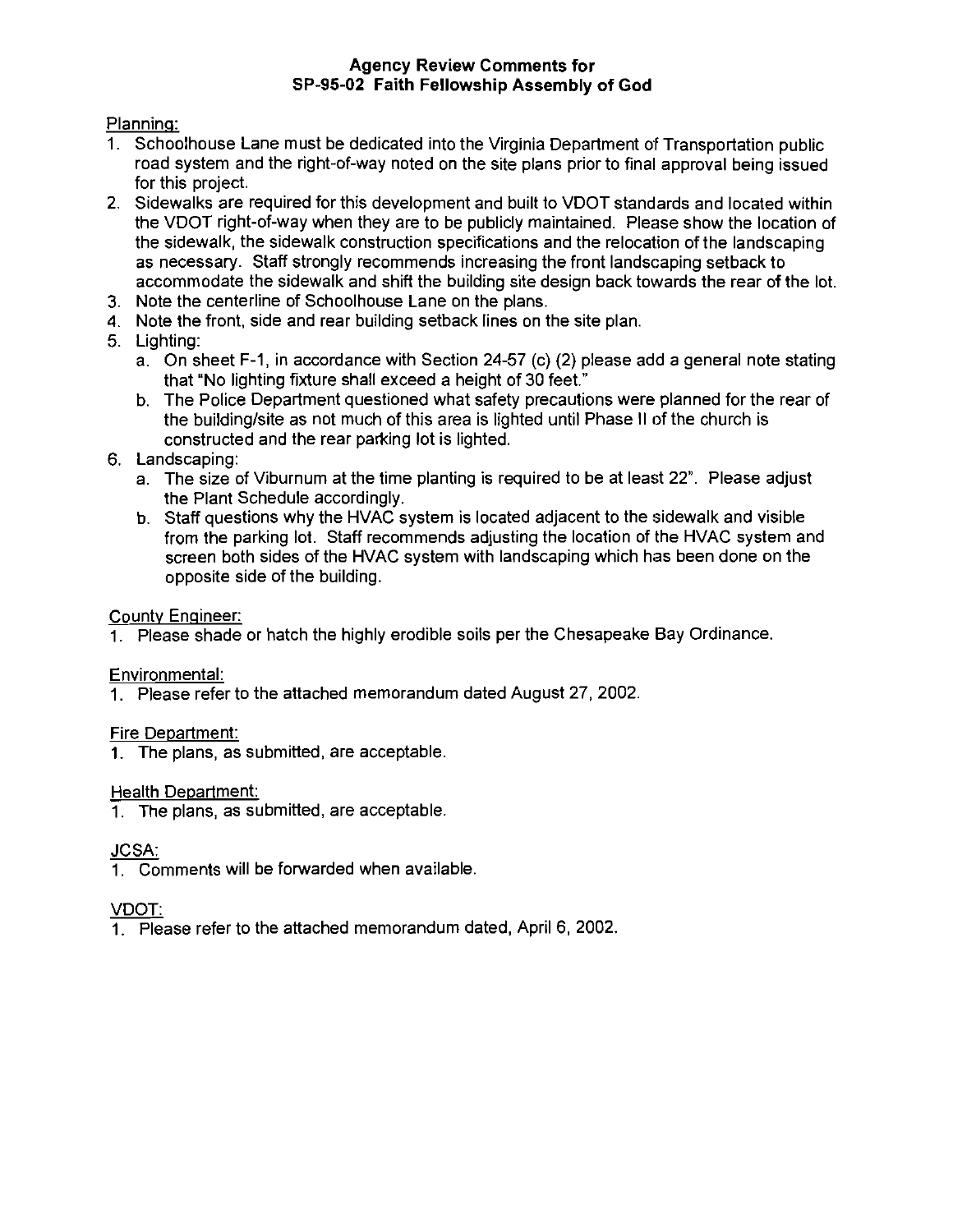ENVIRONMENTAL DIVISION REVIEW COMMEYTS , FAITH FELLOWSHIP ASSEMBLY OF GOD 1 - COUNTY PLAN NO. SP - 095 - **<sup>02</sup>** *August 27, 2002* 

## *General Comments:*



- 1. A Land-Disturbing Permit and Siltation Agreement, with surety, are required for this project.
- 2. A Standard Inspection / Maintenance agreement is required to be executed with the County due to the proposed stormwater conveyance systems and Stormwater Management/BMP facility associated with this project.
- 3. **Record Drawing and Construction Certification. The stormwater management/BMP facilities as** proposed for this projectwill requiresubmission, review and approval ofrecord drawings (as-builts) and construction certifications prior to release of the posted bond/surety. Provide notes on the plan accordingly to ensure this activity is adequately coordinated and performed before, during and following construction in accordance with current County guidelines.

#### *Chesaoeake Bav Preservation:*

- 4. Steep Slope Areas. Section 23-10(2) of the Chesapeake Bay Preservation Ordinance requires delineation of areas with slopes 25 percent or greater. Although the narrative on Sheet C-2 shows that 25 percent slope areas are present within the limits of construction, there is no line-work, hatching or shading on the map to indicate where these areas are situated within the limits of work. If 25 percent steep slope areas are impacted due to construction activity. a request for a waiver or exception is required. in writing, to the Environmental Division.
- 5. Wetlands. Show the location of delineated nontidal wetland areas consistent with the jurisdictional determination (USACOE 02-R1060) on Environmental Inventory Sheet C-2 and plan Sheet C-4.

#### *Erosion* & *Sediment Control Plan:*

- 6. Offsite Land Disturbing Areas. ldentify any offsite land disturbing areas including borrow, waste, or disposal sites (with required erosion and sediment controls) or indicate on the plans that none are anticipated for this project.
- 7. Temporary Stockpile. Describe how the temporary soil stockpile and staging area will be accessed once site grading is started and stormwater conveyance channel install.ation occurs. A temporary road crossing per Minimum Standard 3.24 may be necessary as the channels should not be forded.
- **8.** Sequence of Construction. Step 9 of the sequence of construction does not apply to this project.
- 9. Silt Fence. Sheet C-4 shows two rows of silt fence at the outlet end ofthe BMP barrel. Silt fences should not be used in areas of concentrated tlow. In lieu of silt fence, consider use of a single large rock check dam in the natural channel below the proposed BMP location. A rock check dam will provide for initial control during basin clearing and grading operations. Stone from the check dam can then be utilized for outlet or channel protection purposes once the site is stabilized.
- 10. Stormwater Channels. The typical stormwater conveyance channel section on Sheet C-5 is not consistent with grading as shown on Sheets C-3 and C-4. The grading plans show channel side slopes at 3H:lV or flatter but the detail shows 2H:lV. Slopes greater than 3H:lV would require matting in accordance with Standard Erosion and Sediment Control Note # 14. Show intended graded channel side slopes on the plan (ie. 3H: IV, 2H:lV. etc.) and provide keys and symbols in accordance with Minimum Standard 3.36 if matting is necessary.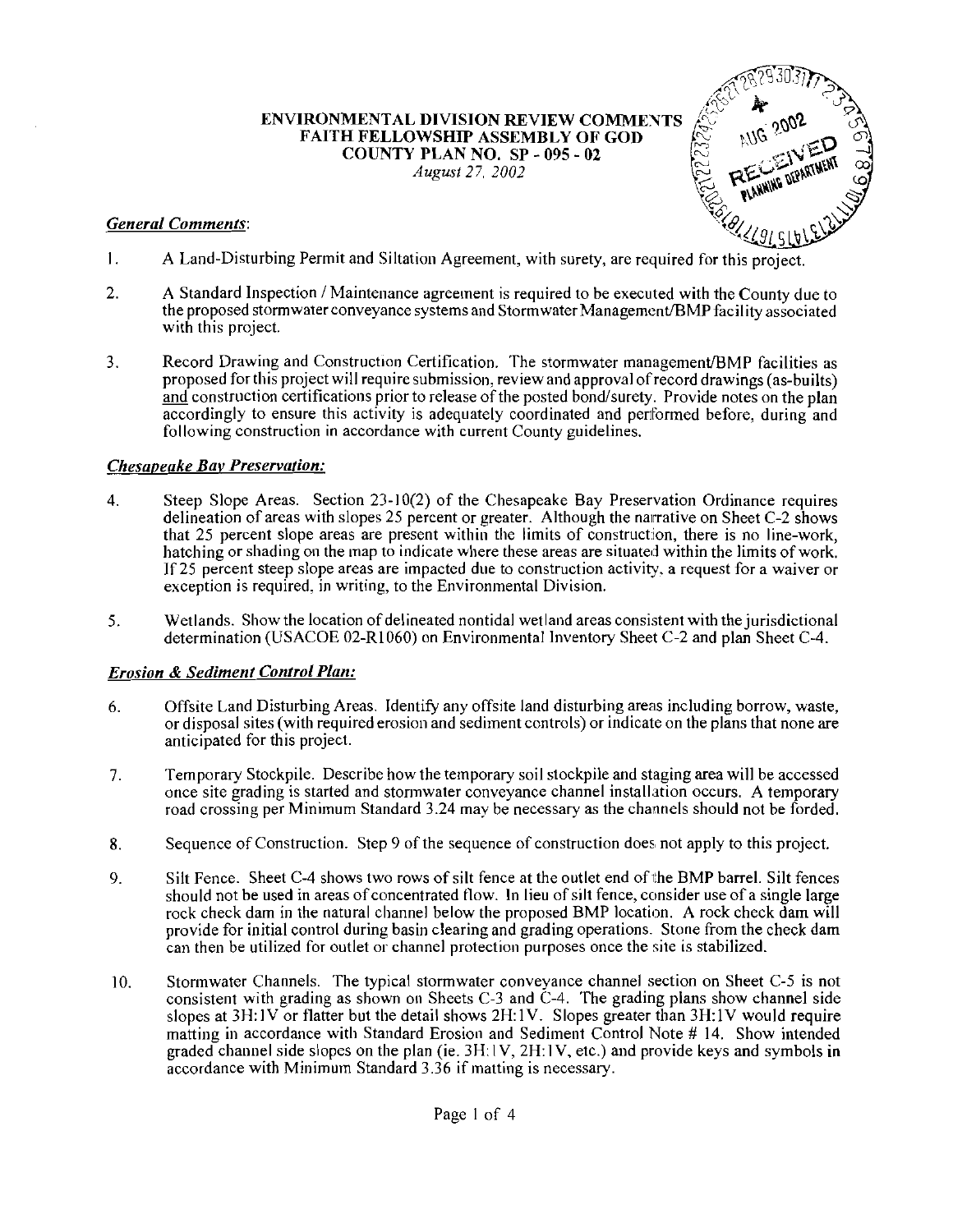- $11.$ Stormwater Channels. Based on the site development plan, the north and south perimeter stormwater conveyance channels which convey drainage from the main part of the site to the BMP are rather deep cut, ranging in depth from 4 to 6 feet below natural ground with either  $2H:IV$  or  $3H:IV$ sideslopes. Based on Section 4.1 of the geotechnical report (page 8), it appears that globally across the site, soils below the topsoil layer consist of very loose sands (SP-SM, SM material). It is a concern that the stability of the cut side slopes of the channels will be difficult to maintain due to sloughing, especially when exposed or should seeps or springs be present. Investigate whether the channel side slopes will be stable in cut areas as proposed or whether flatter side slopes or provisions for slope stability reinforcement may be necessary to prevent sloughing and erosion.
- $12.$ E&SC Measures. It appears the temporary diversion dike sitnated along the north border of the site (parrallel to the 18-inch culvert) and the inlet protection at structure N-2 are not necessary as there is no disturbance upslope of these measures. The same is true for the temporary diversion dike which parallels the proposed stormwater conveyance channel along the south border of the site.
- $13.$ Rock Check Dams. Provide rock check dams at sufficient foot intervals within all onsite stormwater conveyance channels for erosion and sediment control purposes. The measures can be removed upon sufficient stabilization of the site.
- $14.$ Outlet Protection. Provide outlet protection or a riprap channel to safely convey channel flow from the end of the north perimeter stormwater conveyance channel into and across the interior side slope of infiltration basin BMP # 1.
- $15.$ Outlet Protection. Specifv dimensions and amount of stone to be used in accordance with requirements of the VESCH, Minimum Standards 3.18 and 3.19 for the outlet protection at the end of the BMP barrel and at storm drain structure S-2, which inflows into ihe BMP. Class I riprap is recommended instead of Class A1 riprap as shown on the plans.
- Slope Labels. Label all graded cut and fill slopes with slope indicators as intended (ie. 3H:lV, 16.  $2H:IV, etc.$ ).

### **Stormwater Management / Drainage:**

- $17.$ RMP Labels. Label the onsite infiltration basin as BMP # I (County type C-4 facility) and the existing offsite pond as BMP  $# 2$  consistent with the BMP point calculation worksheet.
- Drainage Configuration. Grading as shown for the stormwater conveyance channel northwest ofthe 18. BMP (ie. along the northern site boundary) encroaches into the 15 ft. landscape buffer as shown. Ensure this is no conflict with planning/zoning landscape requirements as typically, stormwater conveyance channels should not be planted with tree vegetation.
- 19. Hydrology. Provide a computation for the composite runoff curve number of 72 as used for the postdevelopment analyses for the 1-year storm. It would appear the postdevelopment runoff coefficient based on assumptions made in the design report for 50% impervious (4 acres) should be around 85. Also. the composite rational C coefficient as used for postdevelopment conditions in the modified rational-critical storm duration computation in the design report appears incorrect as the composite value of 0.30 is lower than the coefficient of 0.40 as used for grassllandscape areas.
- Drainage Map. Provide a drainage map or maps showing existing and proposed drainage subareas 20. with divides for the stormwater management/BMP facility and postdevelopment drainage areas to special points of analyses including culverts and inlet. Clearly show any offsite areas treated by the onsite infiltration BMP. *(Note: Drainage areas as shown on the drainage map should match that* used for design of the stornwater management and onsite conveyance facilities.)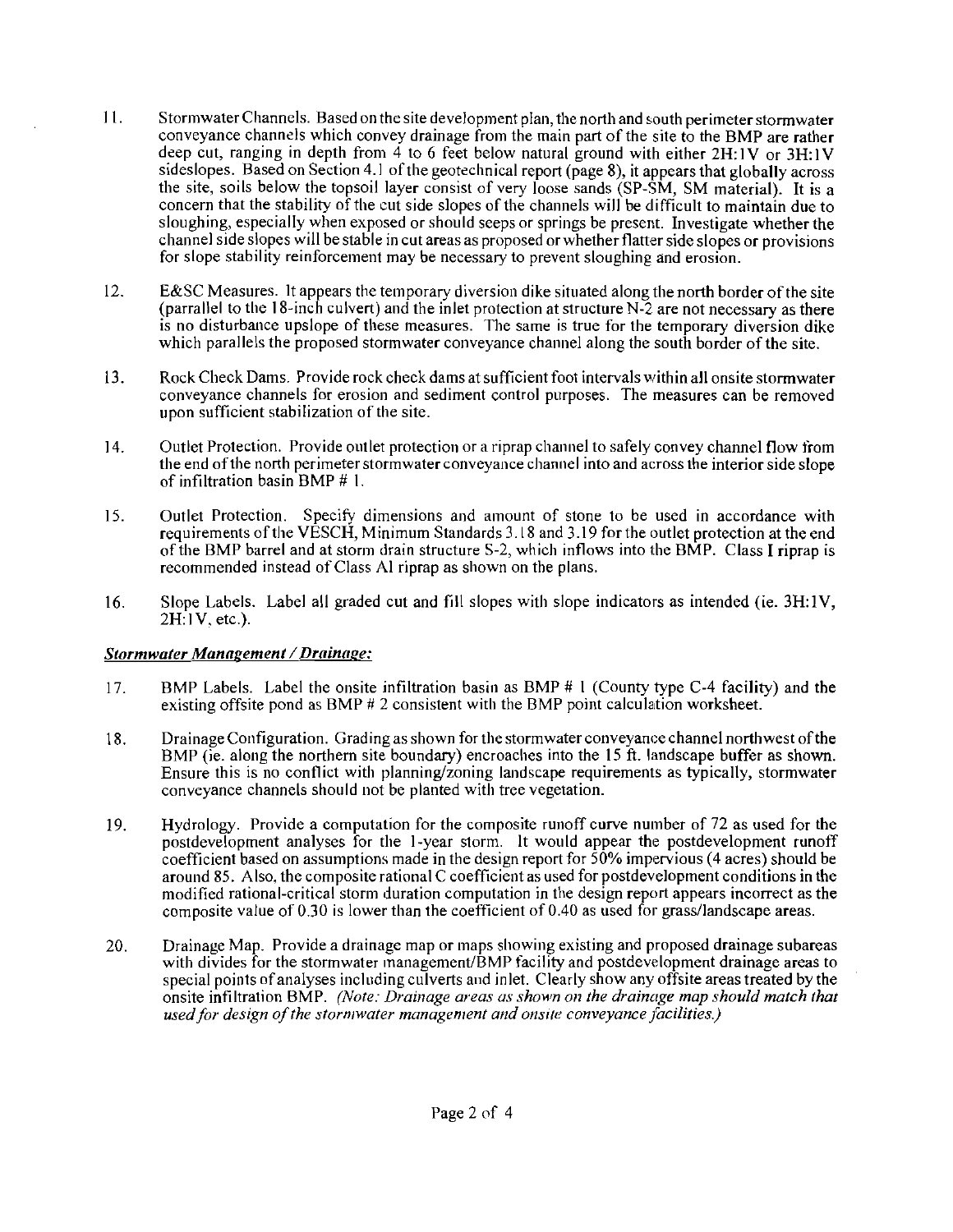- 21. BMP Points. Based on the BMP point calculation as provided in the design report, no points are being taken using dedicated open space (ie. conservation easement). It appears that 10 points are achieved for the site using onsite and offsite structural BMPs. The offsite existing pond is being considered as a 6 point small wet pond County type  $A-1$  BMP facility. In addition, runoff from the proposed development site which is conveyed to the onsite BMP facility is discharged into an existing natural channel which leads to the existing offsite facility. This proposed configuration raises several issues as it relates to the existing offsite pond facility:
	- 21a) Use of dedicated natural open space is encouraged to meet stormwater management plan requirements for this site. Areas of adequate width adjacent (landward) to the delineated wetland can use  $0.15$  points per 1 percent of site area credit. Minimum recommended width is 35 feet.
	- 21 b) If the existing offsite facility is used to achieve stormwater management plan requirements, a shared maintenance agreement with current owners may be required as a portion of the normal pool and dam appear situated offsite.
	- 21c) Larger storm discharges from the site and through the proposed onsite infiltration BMP, must liave no affect on the existing offsite facility. Increased runoff from the site cannot have an adverse affect or threaten the structural integrity or stormwater function of the existing pond.
	- 21d) If the stormwater function or structural integrity of the existing offsite pond is adversely affected. both during or following construction, improvements lo the existing pond may be necessary. Improvements may include, but are not limited due: raising top of dam elevation to meet freeboard requirements, primary spillway improvements and emergency spillway improvements.
	- 21e) Provide evidence through hydrologic and hydraulic computations and by dam inspection methods that the existing offsite facility is capable of accepting increased runoff from the proposed development site.
- 22. BMP # 1. The hydraulic computations in the design report for BMP # 1 (infiltration basin) shows an infiltration rate of 0.000020 feet per minute which would equate to 0.014 inches per hour which is substantially less than 0.50 inches per hour as required. Also, BMP routings for the I-, 2-, 10- and 100-year storm events show dual 15-inch orifices at elevation 80.20. These orifice features are not shown on the infiltration basin detail on Sheet C-4.
- 23. BMP  $# 1$ . It is unclear how the infiltration rate for onsite infiltration BMP  $# 1$  was translated into a 2.25 inch orifice for the channel protection volume calculation. This is located in the "Estimated" Pond Full Drawdown Portion" of the "Channel Protection Volume Calculation" in the design report. Also, the average head (H avg) column value of 79.60 as shown at El. 80.20 appears incorrect.
- 24. BMP # 1. Show the emergency spillway location on the plan and show the spillway elevation on the detail on Sheet C-4. The detail shows the emergency spillway situated below the crest of the principal spillway (riser). There should be at least  $1 \text{ ft}$  of separation between the principal and emergency spillway crests and the emergency spillway should be above the principal riser spillway.
- 25. BMP # I. To ensure proper access and maintenance, the top width of the embankment for infiltration basin BMP  $#$  1 is required meet the requirements of Table 3.01-1 of Minimum Standard 3.01 of the VSMH (page 3.01-12). Show soil and compaction fill requirements for the fill section of the dam above natural ground.
- 26. BMP Pretreatment. Address BMP pretreatment requirements as required per Group C BMP manual requirements (pages 45 through 47).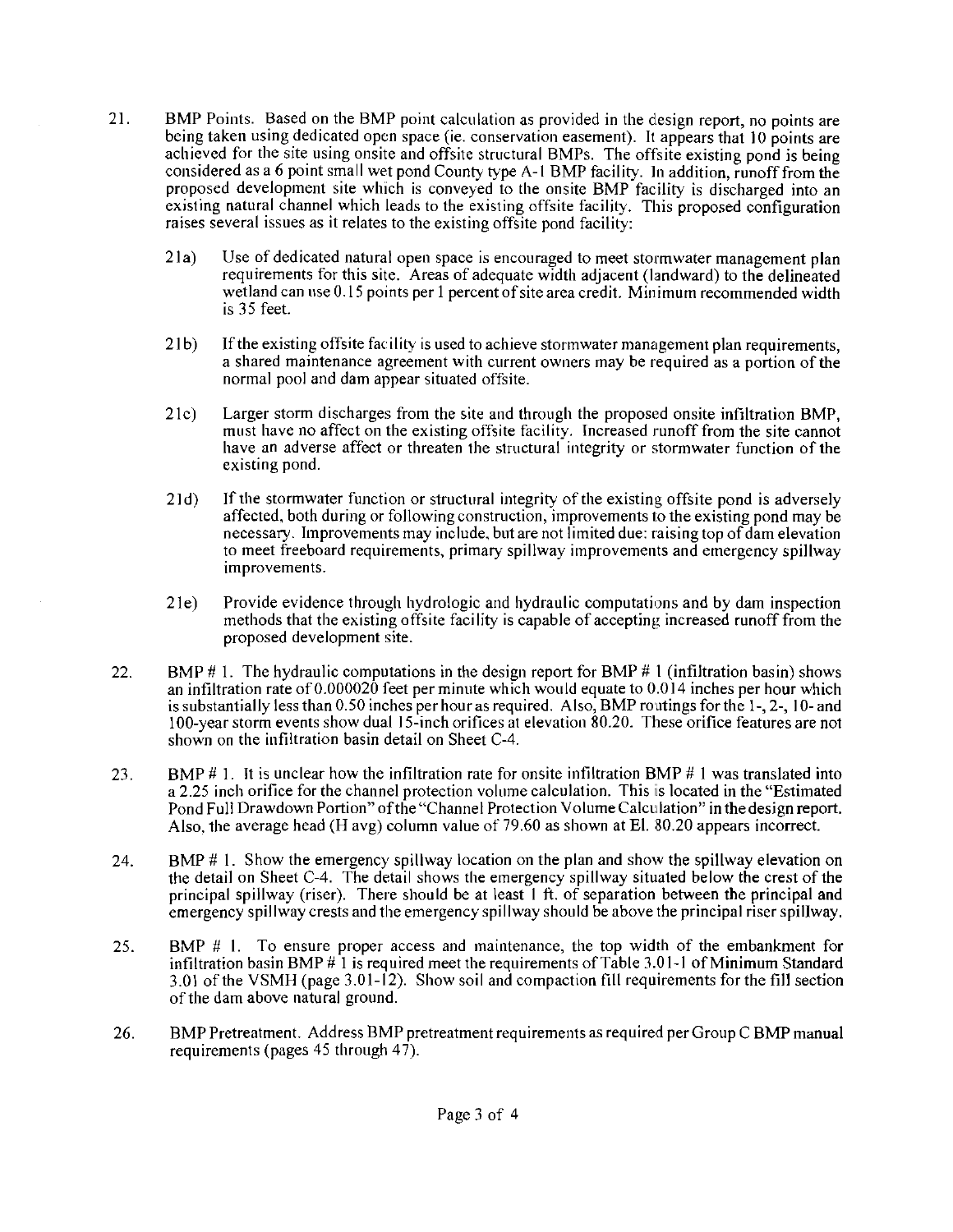- 27. Infiltration Basin. Add a note to the plan and sequence of construction stating that the infiltration facility shall not be constructed or placed into service until all the contributing drainage area has been completely stabilized. This provision is consistent with page 46 of the County BMP manual and Minimum Standard 3.10A of the VSMH. Add a note to the BMP detail on Sheet C-4 stating that installation and materials shall be consistent with the provisions of the County and VSMH manuals and advance proper notification should also be given to the JCC Environmental Division inspector assigned to the project (at least 48 hours preferred) prior to construction or conversion of the BMP.
- 28. Maintenance Plan. Provide a maintenance plan for the stormwater management/BMP facility. Section 23-10(4) of the Chesapeake Bay Preservation Ordinance requires stormwater management plans to include a long-term schedule for inspection and maintenance of stormwater management/BMP facilities. The plan should be specific for a County type C-4 infiltration facility.
- 29. BMP Access. Show and address access requirements to the infiltration BMP area. Proper erosion and sediment control measures including stabilization shall be provided for the access road during construction of the BMP. *(Note: Ifdisrurbed area associated with access to the BMP will exceed the limit of work as shown, this area shall be included in the disturbed area estimate for the project and limits of work shall be adjusted accordingly.)*
- 30. Inlet N-2. A VDOT Dl-7 inlet grate should be used instead of the DI-1 grate unit as proposed at storm drain structure N-2. A DI $\cdot$ 1 grate would tend to clog for the yard drainage conditions present.
- 3 1. Culverts. Provide headwater charts or computations for all onsite drainage culverts. Refer to item 5.0 ofthe James City County Environmental Division, Stormwater Drainage Conveyance Systems, General Design and Construction Guidelines.
- 32. Stormwater Conveyance Channels. Provide calculations to support the design of all onsite stormwater conveyance channels. Channels shall have linings that provide erosion resistance for the 2-year storm event and sufficient capacity for the 10-year design storm event.
- 33. Geotechnical. The Geotechnical Engineering report by GET dated June 24<sup>th</sup> 2002 satisfies Initial Feasibility Testing requirements of Appendix E ofthe County BMP manual. However, it does not satisfy Concept Design testing requirements. Firstly, there is no mention of a design infiltrationpercolation rate (minimum  $0.\overline{5}$  inches per hour) for design of infiltration basin BMP # 1 and the value used for design ofthe infiltration basin in the design report (0.000020 fpm) is not greaterthan the 0.50 inches per hour minimum requirement. Section 4.8 on page 12 of the geotechnical report also recommends apermeability study to be performed within the proposed BMP area. It does not appear this was performed for the project. Further information is required per Group C and Appendix E requirements of the County BMP manual and Minimum Standard 3.10 and 3.10 A of the Virginia Stormwater Management Handbook. *(Note: This will be required prior to issuance of a* Land-Disturbing permit for the project.)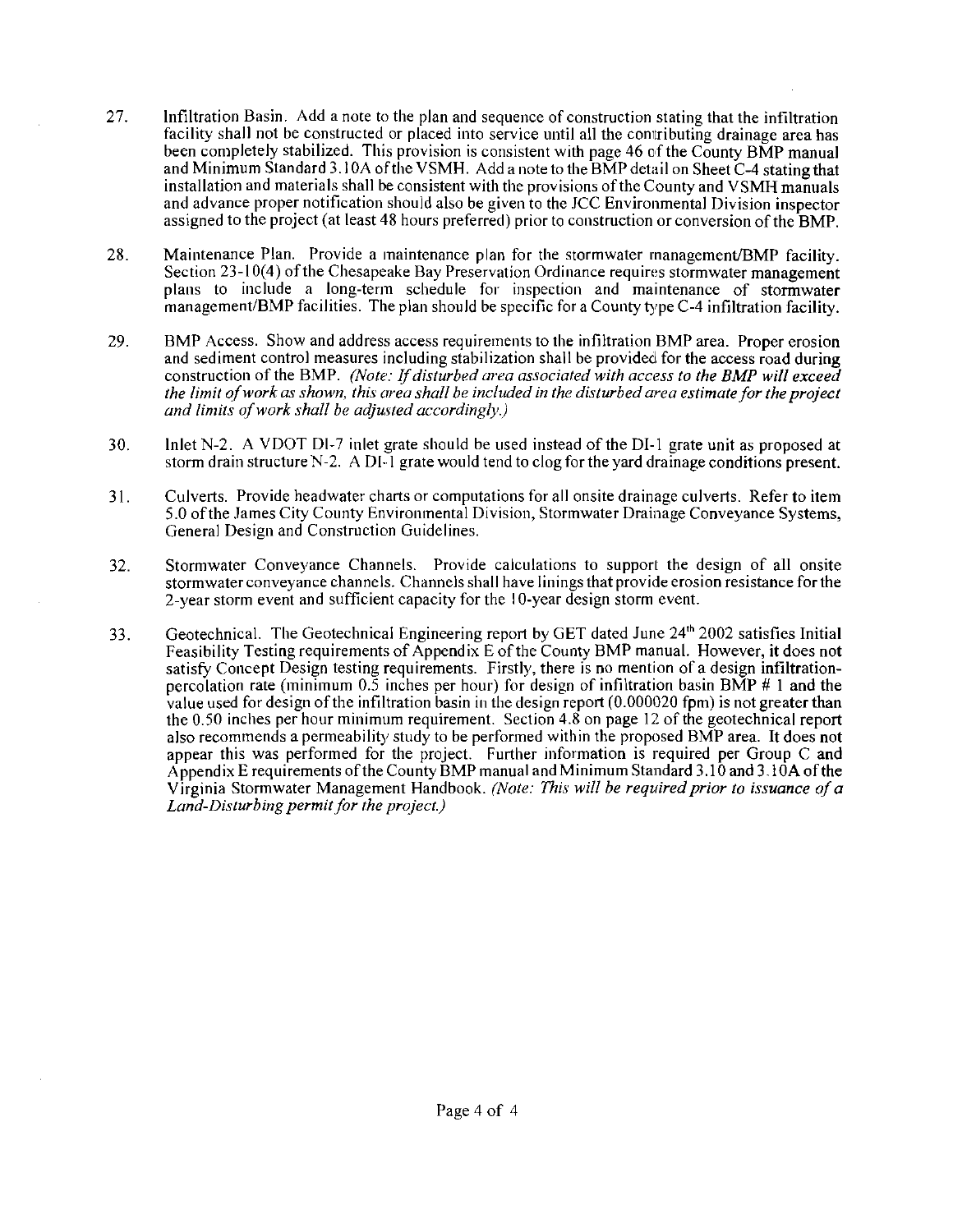### **.C?** . ,, \* **1-** : 3'  $\mathcal{L}$ **p y;,** *'3 'd* " . . /, '&g??<+<j\*<:; *2.''*   $-6.81$ .\*\*?,\*.VP **W\*\*.'**  PLANNING DEPAI COMMONWEALTH of **DEPARTMENT OF TRANSPORTATlON 445 1** IRONBOUND ROAD WILLIAMSBURG. VA 23188 **STEVEN W. HICKS**

Karen Drake James City County Planning P.O. Box 8784 Williamsburg, VA 23 187

**PHILIP SHUCET COMMISSIONER** 

> Ref: Faith Fellowship Assembly of God SP-95-02 School House Lane Off Route 30, James City County

Dear Ms. Drake:

We have completed our review of referenced site plan and offer the following comments:

- 1. Recommend 25' radii for both entrances.
- 2. Provide sight distance information for both entrances.
- 3. Provide a ditch cross-section detail for the existing ditch to be re-graded north of the second entrance.

When the above comments have been addressed, please submit two sets of revised plans to this office for further review. Should you have questions please contact me at 253-5146,

Sincerely,

Steven W. Hicks Resident Engineer

John W. Barr<br>Assistant Resident Engineer

JWB/jwb

**RESIDENT ENGINEER**  August 6,2002 **TEL** (757) **253-4832 FAX (757) 253-5148**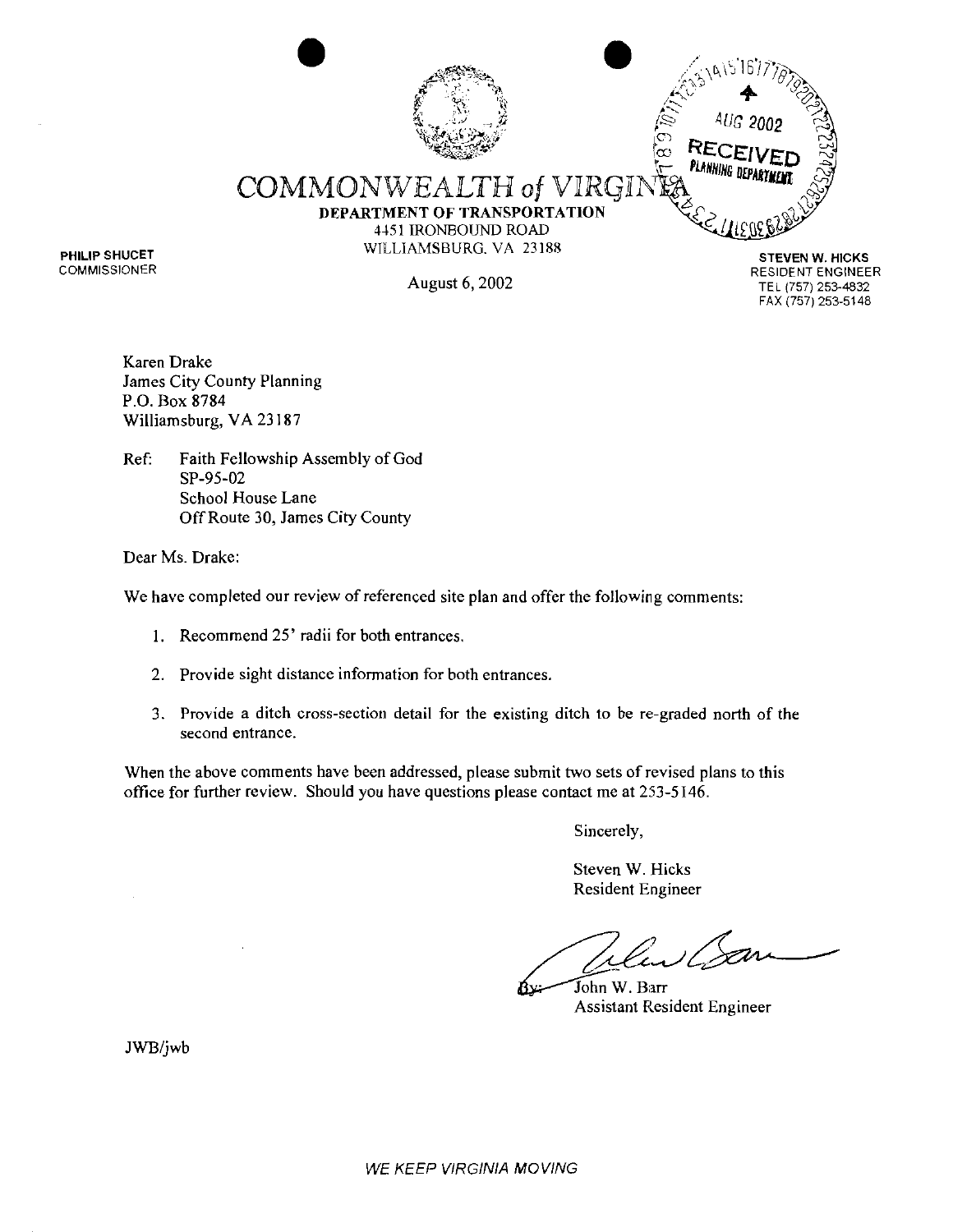Robert P. Kerr, R.E.P., P.W.S.





August 8,2002

Ms. Karen Drake James City County Planning Department 101 -E Mounts Bay Road Williamsburg, Virginia 23 I87

Re: Faith Fellowship Assembly of God School House Lane JCC Case No. SP-95-02 LMDG Job No. 1990220-000.05

Dear Karen:

As discussed this morning, please find one (I) copy of a schematic plan for Phase I1 of the above referenced project. The planned projection on the future expansion of the sanctuary, to 500 seats, is five *(5)* to ten (10) years in the future. The project will not occur until the congregation grows and demand warrants the additional space.

Our reasoning behind the two (2) entrances is as follows:

- 1. The future parking of the site will be wrapped around the building and will require two (2) entrances.<br>2. The two (2) entrances to the site allows for better site circulation now, particularly for elderly drop-
- The two (2) entrances to the site allows for better site circulation now, particularly for elderly dropoff at the entrance.
- 3. The site is located on a dead-end street with fixed vehicular generation from our proposed entrances to the end of the street. In addition, the two (2) entrances are directly across from the proposed ball fields for Williamsburg Christian Academy; thus, creating no potential for conflict with ingress and egress to that site.
- **4.** Traffic for this site will be at times where there is no anticipated traffic for the two educational facilities; thus, creating no conflicts with additional vehicles on the roadway.

If any other questions or comments should arise during the review of this plan, please do not hesitate to contact US.

Best regards, **The LandMark Design Group Inc.** 

**1** 

<sup>I</sup>Charles J. Bodnar, P.E. Associate

Enclosures copy to: Rev. Jerry Jutras

Engineers . Planners . Surveyors . Landscape Architects . Environmental Consultants 4029 **Ironbound Road, Suite** 100, **Williamsburg, VA** 23188 1757) 253-2975 **FAX:** (757) 229-0049 **Imdg@landrnalkdgwb.corn**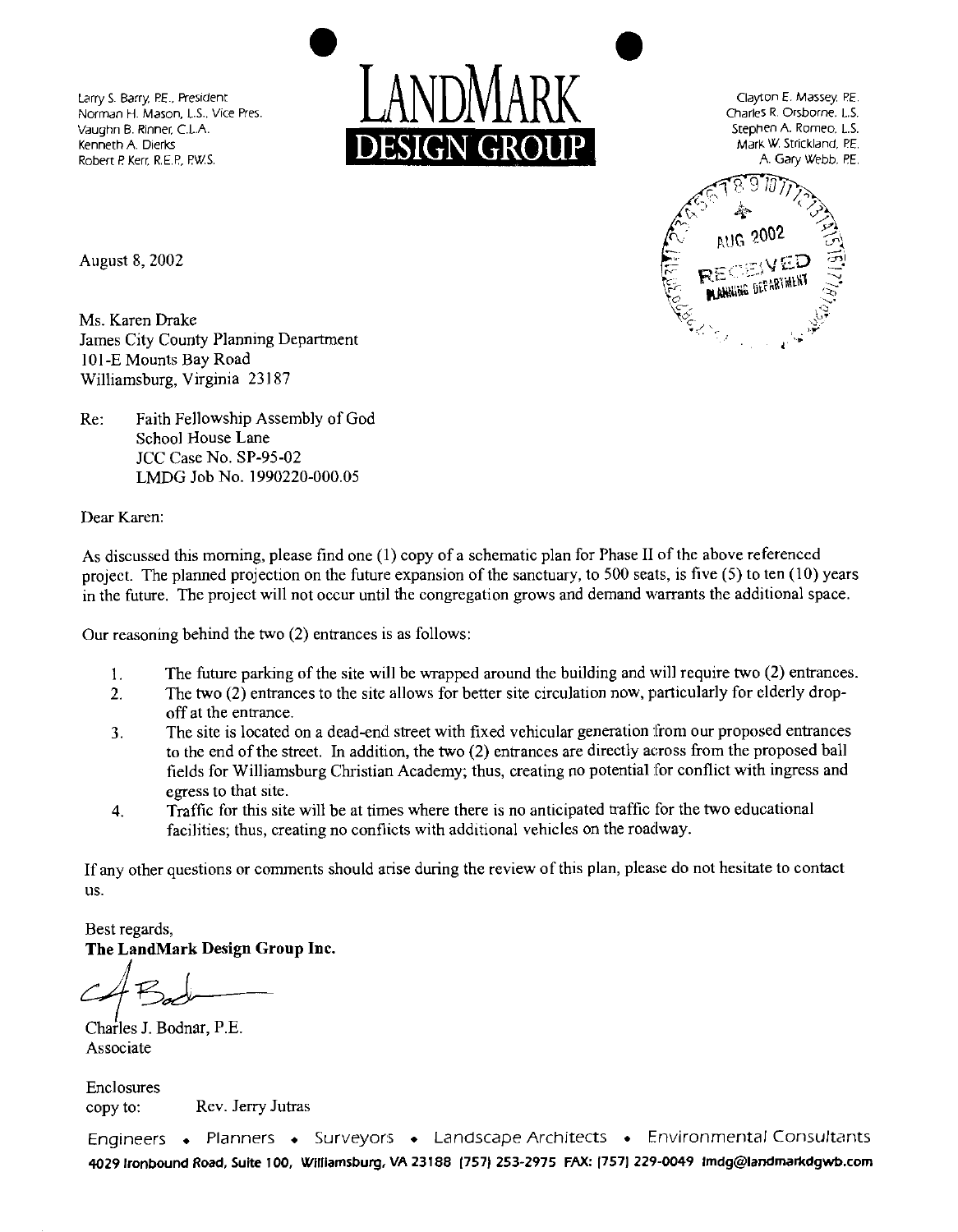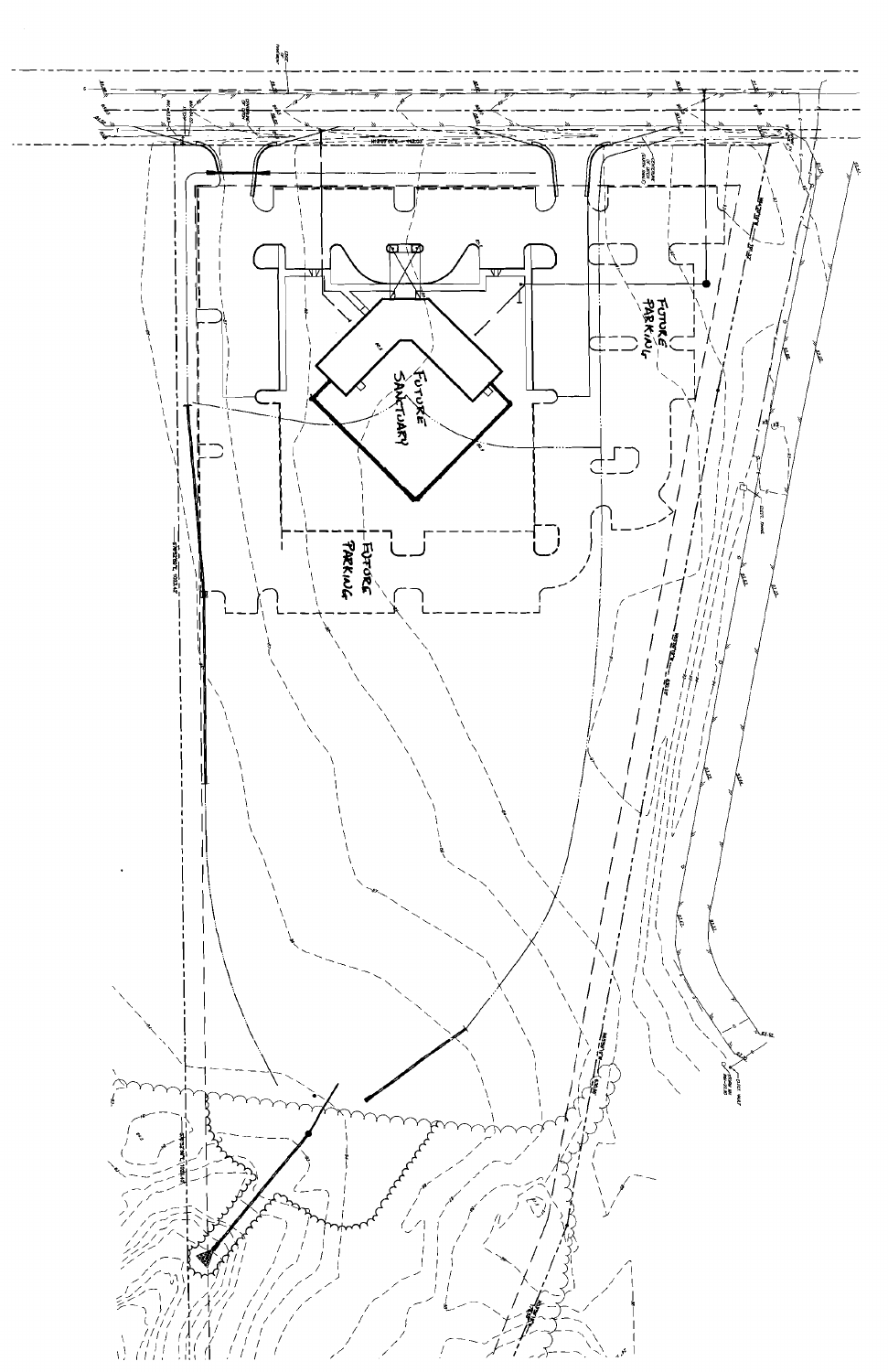# **DEVELOPMENT REVIEW COMMITTEE ACTION REPORT Meeting of September 4,2002**

#### **Case No. SP-95-02 Faith Fellowship Assembly of God**

Mr. **C.I.** Bodnar of Landmark Design Group applied for the approval of the Faith Fellowship Assembly of God on School House Lane further identified by Tax Map  $\#(12-2)(1-22)$ . DRC review was necessary because two entrances are proposed to the church.

**DRC Action: The DRC recommended approval by a vote of 4-0.**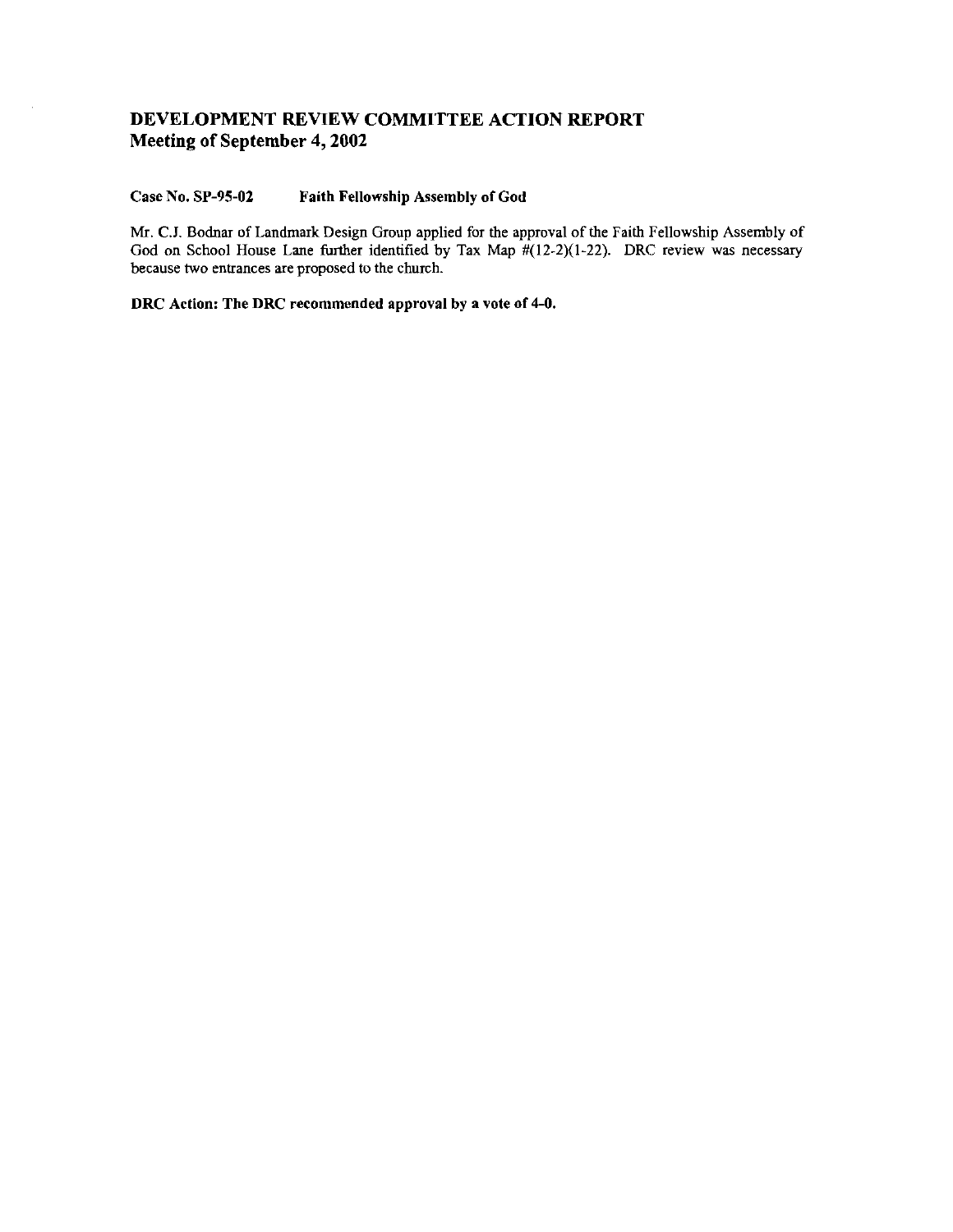# **JAMES CITY COUNTY DEVELOPMENT REVIEW COMMITTEE REPORT<br>FROM:** 8/1/2002 THROUGH: 8/31/2002 **FROM: 811 12002 'THROUGH: 8131 12002**

#### **SITE PLANS** L.

| A. PENDING PRELIMINARY APPROVAL |                                                     |             |
|---------------------------------|-----------------------------------------------------|-------------|
| SP-144-98                       | Williamsburg Pottery Warehouse/Retail Building      |             |
| SP-116-99                       | New Town, Wmbg./JCC Courthouse SP Amendment         |             |
| SP-051-01                       | Zooms Gas Station                                   |             |
| SP-087-01                       | The Vineyards Phs. 3 at Jockey's Neck               |             |
| SP-089-01                       | Ewell Station Storm Water Management Fac. Mod.      |             |
| SP-100-01                       | Williamsburg Crossing Frontage Road                 |             |
| SP-109-01                       | Monticello Avenue Extended - SP Amendment           |             |
| SP-116-01                       | Powhatan Secondary - Ph. 7, Sanitary Sewer Ext.     |             |
| SP-003-02                       | New Zion Baptist Church-addition & parking lot exp  |             |
| SP-007-02                       | Season's Trace - Winter Park Section 2              |             |
| SP-009-02                       | Hairworks Beauty Salon Parking Space Addition       |             |
| SP-019-02                       | Williamsburg Plantation Sec 9,10,11 Units 184-251   |             |
| SP-027-02                       | 120' Stealth Tower--3900 John Tyler Highway         |             |
| SP-045-02                       | Powhatan Plantation Maintenance Bldg SP Amend       |             |
| SP-057-02                       | Colonial Heritage/US Home Richmond Rd Improvements  |             |
| SP-061-02                       | Powhatan Plantation Recreation Bldg Amd             |             |
| SP-066-02                       | Grace Covenant Presbyterian Church                  |             |
| SP-067-02                       | Powhatan Place Townhomes Amendment                  |             |
| SP-084-02                       | Colonial Heritage/US Homes Phase 1, Section 1       |             |
| SP-088-02                       | Colonial Heritage/US Homes Phase 1 Section 2        |             |
| SP-089-02                       | Verizon Building Concrete Pad Addition              |             |
| SP-093-02                       | <b>Peanut Shop Sewer Modification</b>               |             |
| SP-094-02                       | <b>Energy Services Group Metal Fabrication Shop</b> |             |
| SP-095-02                       | Faith Fellowship Assembly of God                    |             |
| SP-096-02                       | Williamsburg Plantation Sec. 7 & 8: Units 134-183   |             |
| SP-097-02                       | Lift Station 1-2 Replacement                        |             |
| SP-098-02                       | Powhatan Creek Force Main                           |             |
| SP-099-02                       | Ironbound Mini Storage Phase II: Temp. Storage Lot  |             |
| SP-101-02                       | Busch Gardens- Drachen Fire Group Area Site Plan    |             |
| SP-102-02                       | Powhatan Creek Access Park                          |             |
| SP-103-02                       | Enterprise Rent-A-Car                               |             |
| SP-104-02                       | Colonial Heritage, Phase I, Section 3 & 3A          |             |
| SP-105-02                       | Kristiansand Sewer Extension                        |             |
| SP-106-02                       | <b>Truswood Waterline Extension</b>                 |             |
| SP-107-02                       | First Colony Water and Sewer System Replacement     |             |
| SP-108-02                       | <b>Williamsburg National Tent</b>                   |             |
| SP-109-02                       | Court House Green Site Plan Amendment               |             |
|                                 | Wednesday, September 04, 2002                       | Page 1 of 4 |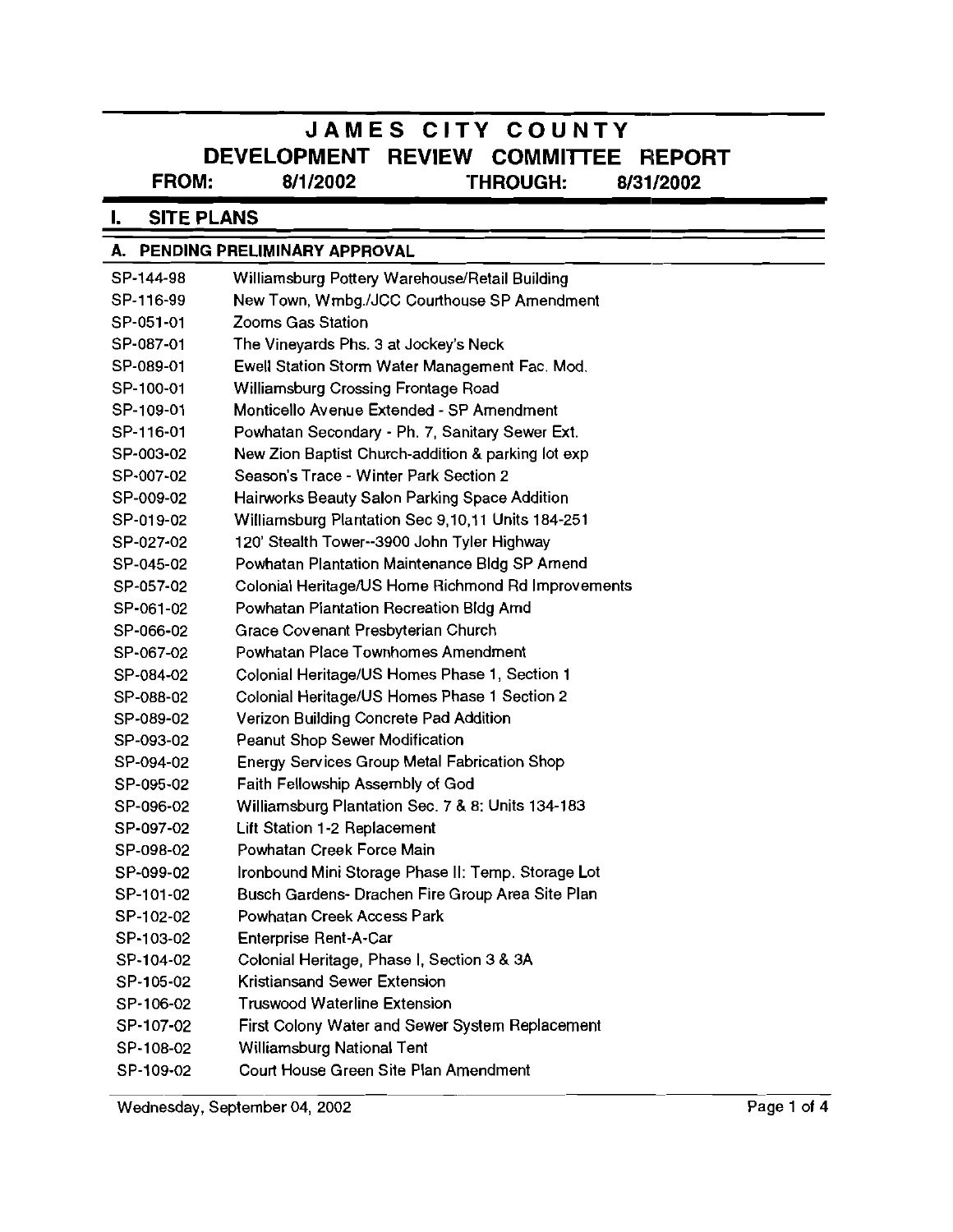| SP-110-02                | Ewell Station - Phase II                           |                    |
|--------------------------|----------------------------------------------------|--------------------|
| SP-111-02                | Williamsburg Memorial Park SP Amendment            |                    |
| SP-112-02                | Ford's Colony Recreation Park                      |                    |
|                          | <b>B. PENDING FINAL APPROVAL</b>                   | <b>EXPIRE DATE</b> |
| SP-063-01                | Williamsburg - Jamestown Airport, Apron Expansion  | 3/21/2003          |
| SP-085-01                | Greensprings Apartments and Condominiums           | 11/5/2002          |
| SP-105-01                | Voice Stream Wireless - Regional Jail Co-Location  | 11/9/2002          |
| SP-110-01                | Williamsburg Christian Academy                     | 12/3/2002          |
| SP-127-01                | <b>Avid Medical Expansion</b>                      | 2/4/2003           |
| SP-002-02                | Williamsburg-Jamestown Airport Hangar Additions    | 2/8/2003           |
| SP-006-02                | Johnston Medical Clinic                            | 4/19/2003          |
| SP-017-02                | Williamsburg Landing                               | 4/5/2003           |
| SP-025-02                | Monticello Interceptor Forcemain - Section A       | 4/8/2003           |
| SP-035-02                | Jamestown 4-H Educational Center                   | 4/24/2003          |
| SP-036-02                | <b>McKinley Office Building</b>                    | 5/6/2003           |
| SP-037-02                | Williamsburg Crossing Lot 11 Retail/Office Bldg    | 6/3/2003           |
| SP-044-02                | Ford's Colony, Sect. 31, BMP #1 Regrading Plan     | 5/8/2003           |
| SP-048-02                | New Town Office Building                           | 6/3/2003           |
| SP-049-02                | <b>SunTrust Office Building</b>                    | 6/3/2003           |
| SP-050-02                | New Town Sec 2 & 4 - Road/Utility Infrastructure   | 8/22/2003          |
| SP-051-02                | <b>Landmark Auto Parts</b>                         | 5/6/2003           |
| SP-062-02                | WindsorMeade Way Road Construction Plan            | 6/4/2003           |
| SP-072-02                | JCSA Water Treatment Facility, Site Prep. Plan     | 6/28/2003          |
| SP-075-02                | US Home/Colonial Heritage Blvd, Phs 1              | 6/27/2003          |
| SP-076-02                | Future Church Parcel- Powhatan Secondary           | 7/9/2003           |
| SP-078-02                | Smith Memorial Baptist Church-Family Life Center   | 6/17/2003          |
| SP-081-02                | Ironbound Village SP Amendment (Phase II)          | 8/5/2003           |
| SP-091-02                | District Park Sports Complex, Phase III            | 8/16/2003          |
| SP-092-02                | Stonehouse Hillcrest- Amended Utility Plan         | 7/25/2003          |
| <b>C. FINAL APPROVAL</b> |                                                    | <b>DATE</b>        |
| SP-121-01                | Frances S Rees Subdivision Utility Additions       | 8/22/2002          |
| SP-128-01                | JCC Government Center- Registrar & Mapping Trailer | 8/14/2002          |
| SP-020-02                | Charlie's Antiques Expansion/Storage Site          | 8/9/2002           |
| SP-052-02                | Villages at Powhatan Phase 5 SP Amendment          | 8/28/2002          |
| SP-059-02                | Villages at Powhatan - Ph. 3 & 4, SP Amendment     | 8/21/2002          |
| SP-060-02                | Villages at Powhatan SP Amd Phs 6 & 7              | 8/22/2002          |
| SP-071-02                | Voice Stream Tower- Exit 231 off I-64              | 8/19/2002          |
| SP-074-02                | Smoke House Restaurant- Busch Gardens              | 8/8/2002           |
| SP-100-02                | Mt. Gilead Church- Room Addition                   | 8/7/2002           |
| D. EXPIRED               |                                                    | <b>EXPIRE DATE</b> |
| SP-002-01                | <b>JCC HSC Parking Area Expansion</b>              | 3/5/2002           |

 $\sim 10$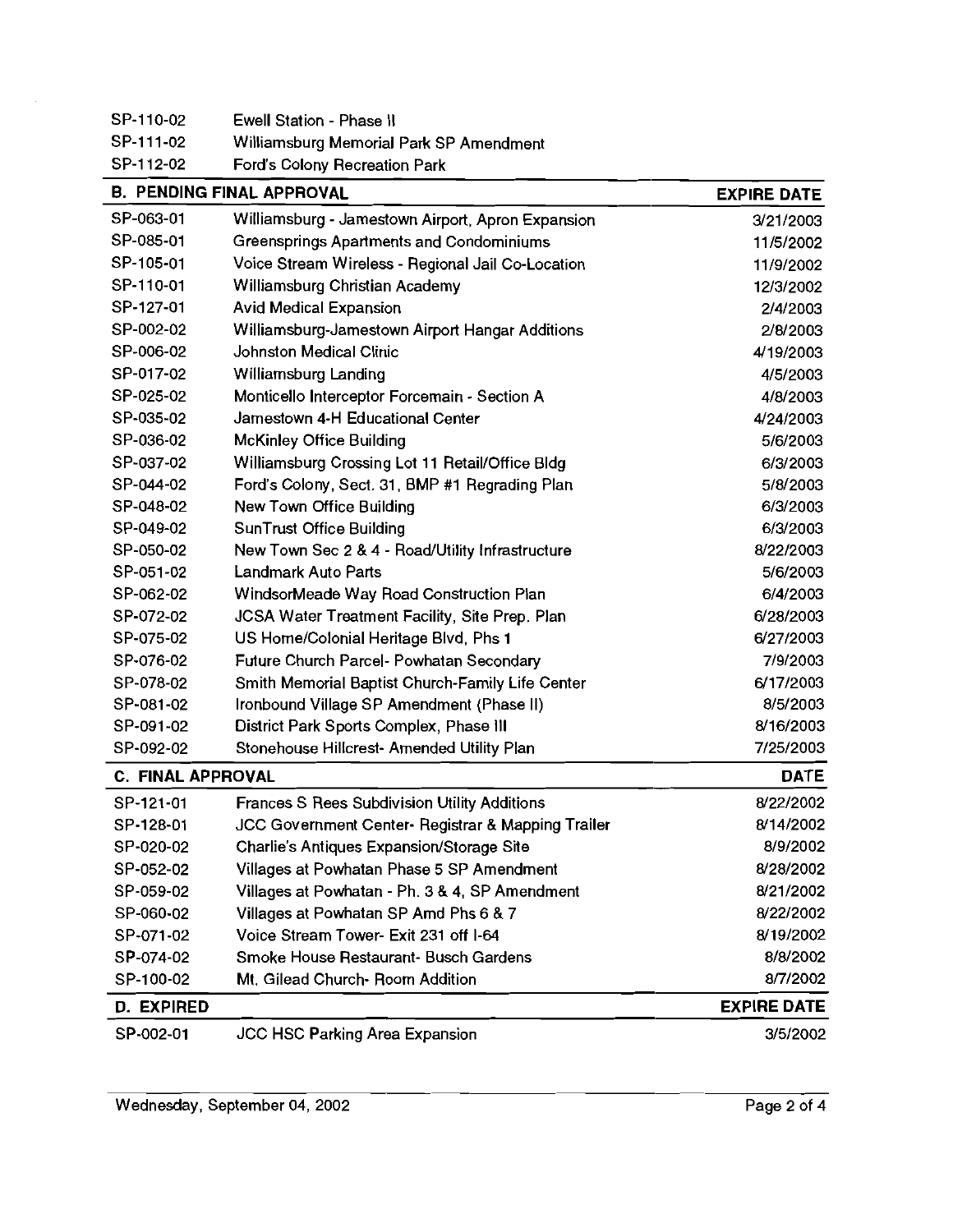# **II. SUBDIVISION PLANS**

# A. PENDING PRELIMINARY APPROVAL

| S-062-98   | <b>Ball Metal Conservation Easement</b>            |                    |
|------------|----------------------------------------------------|--------------------|
| S-104-98   | Skiffes Creek Indus. Park, VA Trusses, Lots 1,2,4  |                    |
| S-013-99   | <b>JCSA Mission Bank ROW Acquisition</b>           |                    |
| S-074-99   | Longhill Station, Section 2B                       |                    |
| S-086-99   | Peleg's Point, Section 5                           |                    |
| S-110-99   | George White & City of Newport News BLA            |                    |
| S-006-00   | Ewell Station, Lots 1, 4 & 5                       |                    |
| S-091-00   | Greensprings West, Plat of Subdy Parcel A&B        |                    |
| S-103-00   | Villages at Powhatan - Powhatan Secondary          |                    |
| S-032-01   | Subdivision and BLE Plat of New Town AssociatesLLC |                    |
| S-055-01   | White Oaks - Albert & Miriam Saguto, BLA           |                    |
| S-073-01   | Fernbrook, JCSA Pump Station/Gabrowski BLA         |                    |
| S-077-01   | Ford's Colony - Section 32 (Lots 72-78, 93-129)    |                    |
| S-093-01   | Olde Towne Timeshares Conservation Easement Plat   |                    |
| S-099-01   | Stonehouse, Mill Pond, Sect. 7-A, Ph. 1            |                    |
| $S-102-01$ | Powhatan Place Townhomes-BLA Lots 51-56            |                    |
| S-008-02   | James F. & Celia Ann Cowles Subdivision            |                    |
| S-023-02   | Stonehouse, Mill Pond Run right-of-way             |                    |
| S-031-02   | Bruce's Super Body Shop, Lot 2 subdivision         |                    |
| S-034-02   | Villages at Powhatan, Ph. 3                        |                    |
| S-035-02   | Villages at Powhatan, Ph. 4                        |                    |
| S-051-02   | Ford's Colony, Section 12 Construction Plans       |                    |
| S-052-02   | The Retreat--Fence Amendment                       |                    |
| S-054-02   | Ford's Colony Section XXX Lots 17-56               |                    |
| S-057-02   | Colonial Heritage/US Homes Phs 1, Sec 1 Const Plan |                    |
| $S-058-02$ | Hazelwood Subdivison and BLA                       |                    |
| S-060-02   | Parcel 1, New Town Associates LLC                  |                    |
| S-063-02   | Colonial Heritage/US Homes Phs 1, Sec 2 Const Plan |                    |
| S-067-02   | Powhatan Secondary Phase VI-B plat                 |                    |
| S-068-02   | Forrest Lee Hazelwood BLA                          |                    |
| S-073-02   | Colonial Heritage, Phase I, Sec 3 & 3A Const Plans |                    |
| S-075-02   | Scott's Pond Section 1-C                           |                    |
| S-076-02   | <b>Marion Taylor Subdivision</b>                   |                    |
|            | <b>B. PENDING FINAL APPROVAL</b>                   | <b>EXPIRE DATE</b> |

| $S-101-01$ | Greensprings West, Phase 4A                       | 12/5/2002 |
|------------|---------------------------------------------------|-----------|
| S-104-01   | The Retreat, Phase I, Section III                 | 5/30/2003 |
| $S-022-02$ | George W. Roper & Jeanne F Roper, Parcel B        | 3/19/2003 |
| $S-024-02$ | Stonehouse, Fieldstone Parkway right-of-way & BLA | 3/19/2003 |
| S-027-02   | Stonehouse, Lisbum, Sect. 5-A, Construction Plans | 5/6/2003  |
| S-030-02   | Waterford at Powhatan Sec., Ph. 33, BLA           | 4/9/2003  |
| S-037-02   | Village Housing at the Vineyards, Phase III       | 5/10/2003 |

Wednesday, September 04, 2002 Page 3 of 4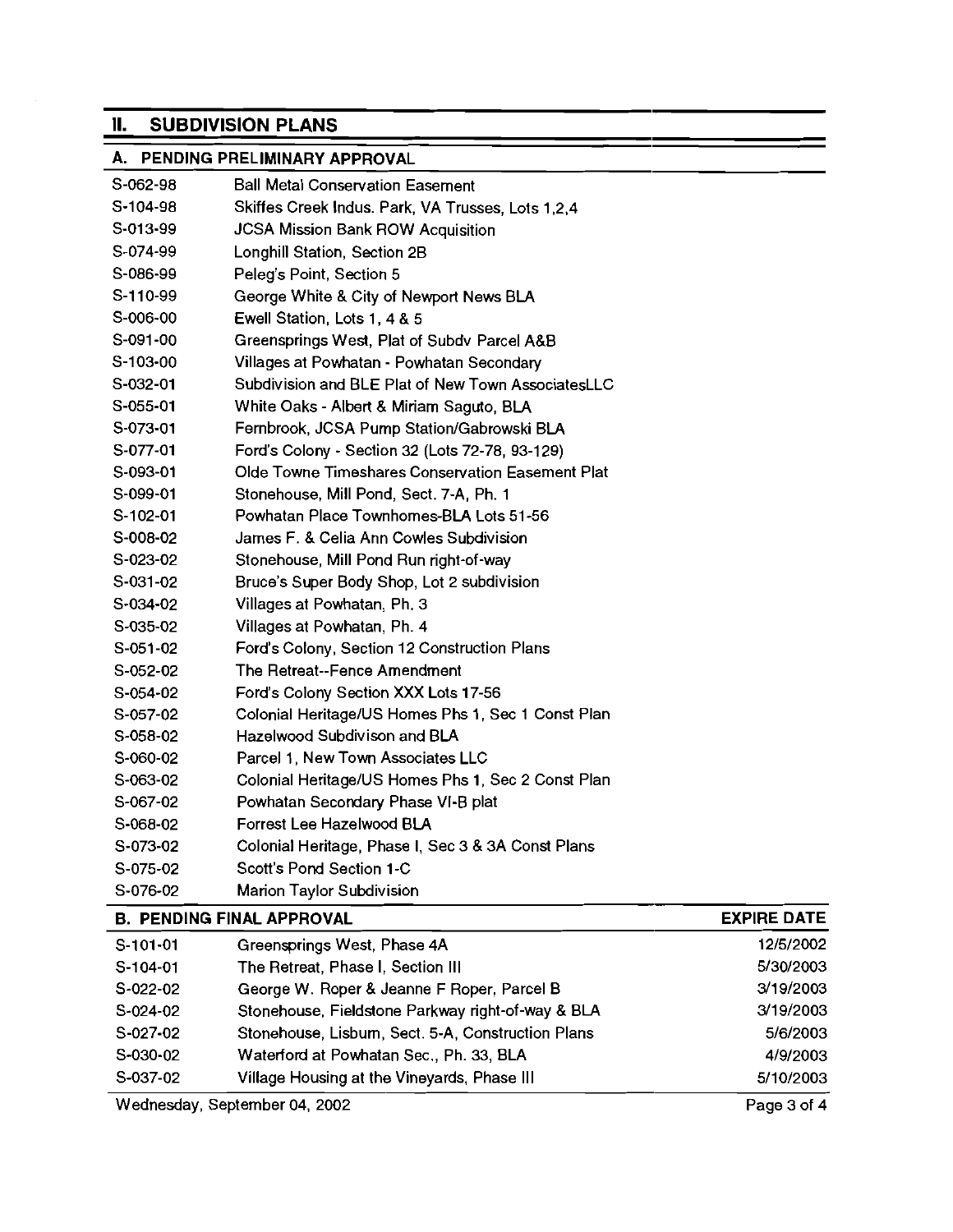| S-039-02                 | Powhatan Secondary, Phase 6-C                     | 5/8/2003           |
|--------------------------|---------------------------------------------------|--------------------|
| S-042-02                 | Lake Powell Forest Phase 4                        | 5/23/2003          |
| S-044-02                 | Ironbound Village plat                            | 5/17/2003          |
| $S-045-02$               | The Pointe at Jamestown Section 2-A plat          | 5/30/2003          |
| S-061-02                 | Stonehouse, Walnut Creek Section 5B, Lot 5 BLA    | 8/2/2003           |
| S-064-02                 | Stonehouse - Mill Pond Run Section 2              | 7/29/2003          |
| S-065-02                 | Vernon Ross BLA & BLE                             | 8/5/2003           |
| S-069-02                 | Cooprider/ Powell BLA                             | 8/1/2003           |
| S-070-02                 | Ford's Colony - Donner BLE                        | 8/22/2003          |
| S-071-02                 | Stonehouse Commerce Park- ROW extension & realign | 9/3/2003           |
| <b>C. FINAL APPROVAL</b> |                                                   | <b>DATE</b>        |
| S-109-01                 | Landfall at Jamestown, Phase 5                    | 8/6/2002           |
| S-036-02                 | Zsoldos Subdivision                               | 8/16/2002          |
| S-050-02                 | Parcel 3, Ironbound Village Phase II              | 8/19/2002          |
| S-066-02                 | <b>Villages at Westminster BLE</b>                | 8/16/2002          |
| S-072-02                 | Shellbank Woods - White BLE                       | 8/7/2002           |
| S-074-02                 | Stonehouse, Orchard Hill - Lot 42 BLA/BLE         | 8/29/2002          |
| <b>D. EXPIRED</b>        |                                                   | <b>EXPIRE DATE</b> |
| S-034-00                 | The Pointe at Jamestown, Phase 2                  | 6/5/2002           |
| S-040-00                 | Westmoreland Sections 3 & 4                       | 7/5/2002           |
| $S-041-00$               | Powhatan Secondary, Phase 6-B                     | 7/27/2001          |
| $S-058-00$               | Powhatan Secondary, Phase 7-A                     | 10/2/2001          |
| S-086-00                 | Ford's Colony Section 30 Lots 1-68                | 12/11/2001         |
| S-036-01                 | Ironbound Village Construction Plans              | 8/7/2002           |

 $\omega$ 

 $\sim$ 

÷,